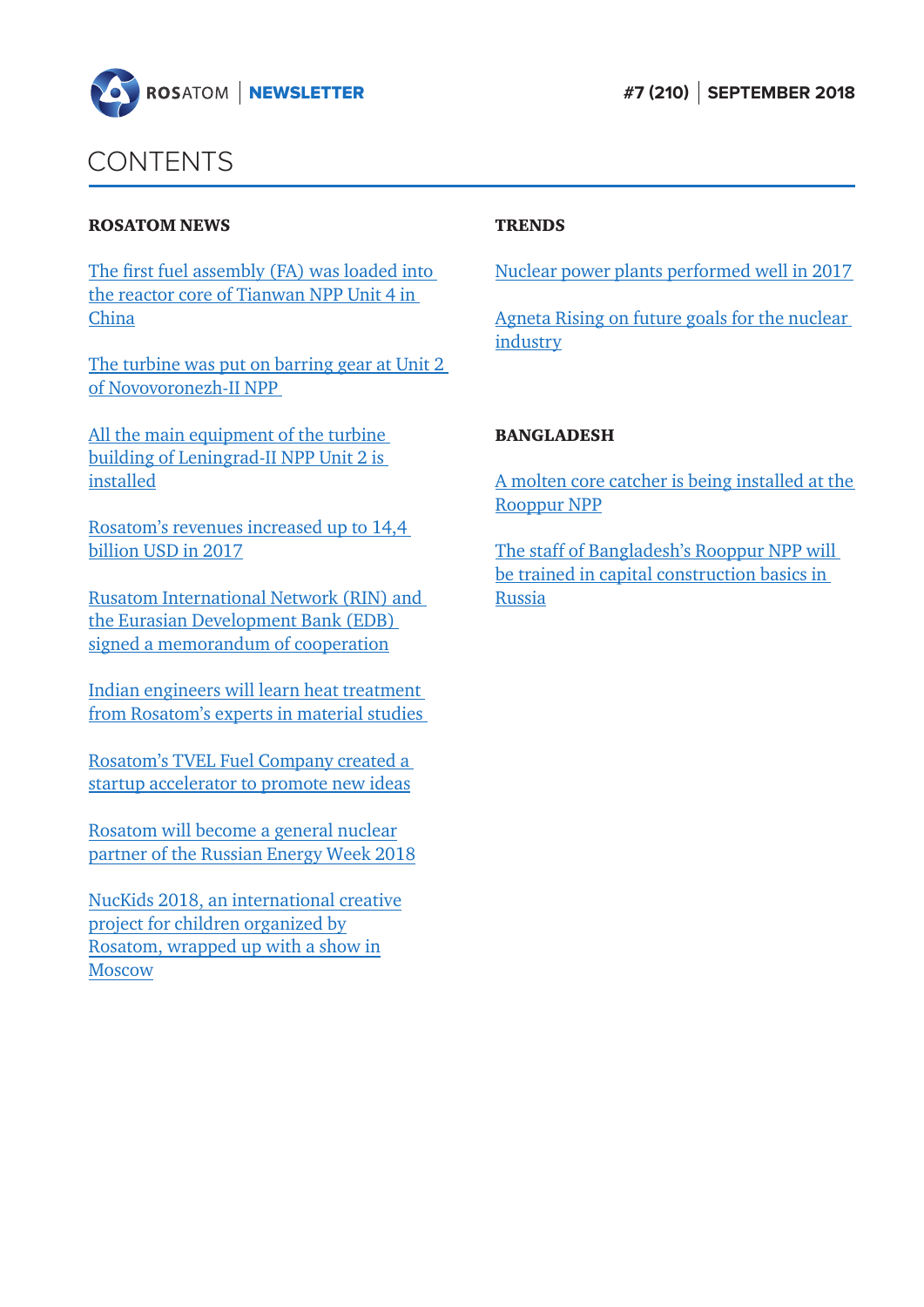<span id="page-1-0"></span>



## NEW BUILD

# **Fuel Loading Started at Tianwan-4**

On August 25, 2018 the first fuel assembly (FA) was loaded into the reactor core of Tianwan NPP Unit 4 in China. In total, 163 FAs are to be loaded into the VVER-1200 reactor.

**"Fuel loading is the commencement of the unit's first criticality procedures. Unit 4 will then enter the start-up stage to be connected to the power grid of China. We are planning to complete all the main stages by the end of the year, in accordance with the schedule,"** Alexey Bannik, director for JSC ASE EC projects in China said.

Once the fuel loading and the starting up and adjustment works are complete,

### **For reference:**

Tianwan NPP is the largest facility built within the framework of the Russian-Chinese economic cooperation. The first stage of Tianwan NPP (Units 1, 2) was commissioned in 2007. The start-up of Tianwan NPP Unit 3 took place in December 2017. Currently, three VVER-1000 power units constructed under the Russian design are operational at Tianwan NPP.

On June 8, 2018 a strategic package of documents determining the main areas of cooperation between Russia and China in the field of nuclear power for the forthcoming decades was signed in Beijing. In particular, four new power units with VVER-1200 Gen 3+ reactors will be built: Units 7 and 8 of Tianwan NPP with VVER 1200 reactors and 2 power units at the new site Xudapu.

the unit will be brought to minimum controllable power level (MCL). After that, the reactor will be gradually brought to 100% capacity.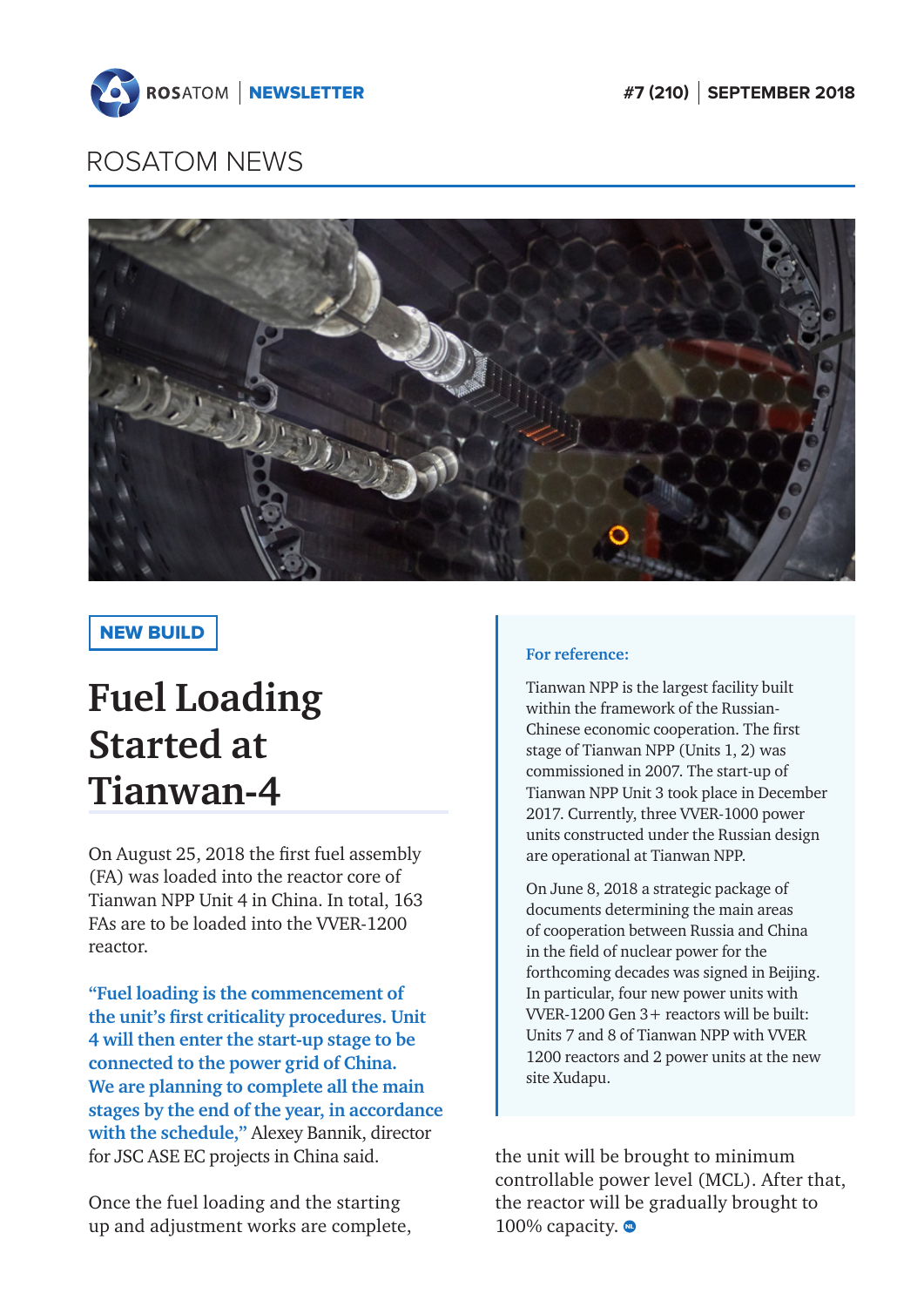<span id="page-2-0"></span>



#### **For reference:**

The Generation III + VVER-1200 reactor is constructed at Novovoronezh-II NPP Unit 2 site. It is the reference project for Rooppur NPP, built in Bangladesh. The unit provides for the highest level of operational safety and fully meets all post-Fukushima requirements. Its main feature is a combination of active and passive safety systems, which do not require the NPP personnel's intervention.

# **Turbine About to Start**

**The turbine was put on barring gear at Unit 2 of Novovoronezh-II NPP, marking the completion of another preoperational stage.**

This is a final step in a series of operations, which include connection of turbine components to each other and high precision alignment. The goal is to check whether all the wheelspace components are correctly assembled and whether turbines and generator shafts are properly aligned. During this step, the turbine is dry-cranked for the first time, with oil-jacking, lubricating, cooling and heating systems examined and tested.

According to Oleg Shperle, ASE Vice President and Manager of Novovoronezh Project, the cranking operation proved high quality of the turbine assembly. The next step is to build up vacuum in the turbine while on the barring gear to make it ready for operating under pressure, he said.



# **Turbine Assembled**

**Аll the main equipment of the turbine building of Leningrad-II NPP Unit 2 is installed. The work inside the turbine building is executed on schedule, Rosenergoatom (owns and operates all Russain NPPs) reported.**

The stator, separators, moisture separatorreheaters, the deaerator, turbine condensers, high and low pressure heaters, and heat exchangers are put to the design places. The turbine shaft has been aligned; three travelling cranes have been successfully operated. Four locations within the turbine building, with total area of almost 25 thousand square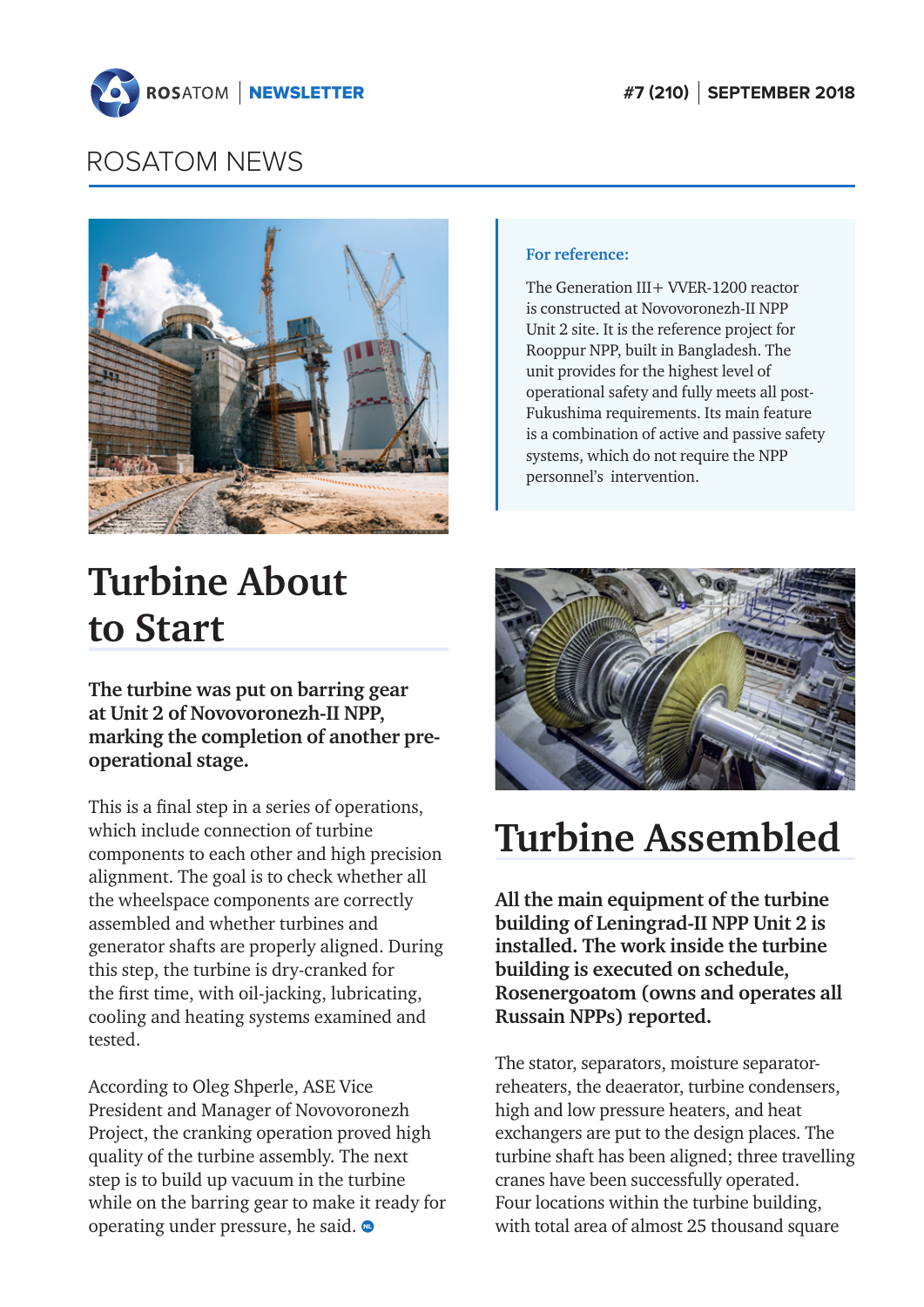<span id="page-3-0"></span>

meters, are filled with more than 5 thousand tons of pipelines and almost 4 thousand units of valves that are being assembled.

According to Kiril Mazurin, Rosenergoatom's Deputy Chief Engineer for Construction and Installation at the Capital Projects Division, the construction in the turbine building of Unit 2 is almost complete: only a few final steps are left.

Construction, installation and finishing works at the new power units are conducted simultaneously. This means that the contractors not only stay on schedule, but are even ahead of it in some areas.



As per International Financial Reporting Standards (IFRS), in 2017 revenues increased by 10.2% up to RUB 967.4 billion. International revenues reached US \$6.1 billion (up by 9.4% compared to 2016), the report states.

#### GLOBAL EXPANSION

In 2017 Rosatom signed 11 intergovernmental agreements and reached 16 large-scale interagency arrangements. The volume of the state corporation's overseas contracts for the next 10 years is estimated at 133.5 billion USD. The key events in 2017 expansion were the signing of the general framework agreement between Russia and India for the construction of Kudankulam Units 5 and 6 and entry into force of the contract package for the construction of the four-unit El Dabaa NPP in Egypt.

During the reported period, the implementation of contracts for construction of NPPs abroad continued. Unit 3 of Tianwan NPP (China) was commissioned; "first concrete" was poured at Units 3, 4 of Kudankulam NPP (India) and at Unit 1 of Rooppur NPP (Bangladesh). The construction works at Bushehr NPP II (Iran) also started. A ceremony dedicated to the start of fullscale construction works at Akkuyu NPP took place in Turkey.

#### **For reference:**

Leningrad-II NPP is located in the town of Sosnovy Bor, 40 km west of St. Petersburg on the shore of the Gulf of Finland. Two units with VVER-1200 reactors are built there. They are going to replace the Leningrad NPP, which is Russia's first plant with RBMK-1000 reactors (thermal-neutron heat-pipe cooled uranium-graphite nuclear reactors).

## **FINANCE**

# **Rosatom Revenue Grew by 10.2% in 2017**

**According to Rosatom's annual report, its revenues increased up to 967.4 billion RUB (approximately 14,4 billion USD ) in 2017.**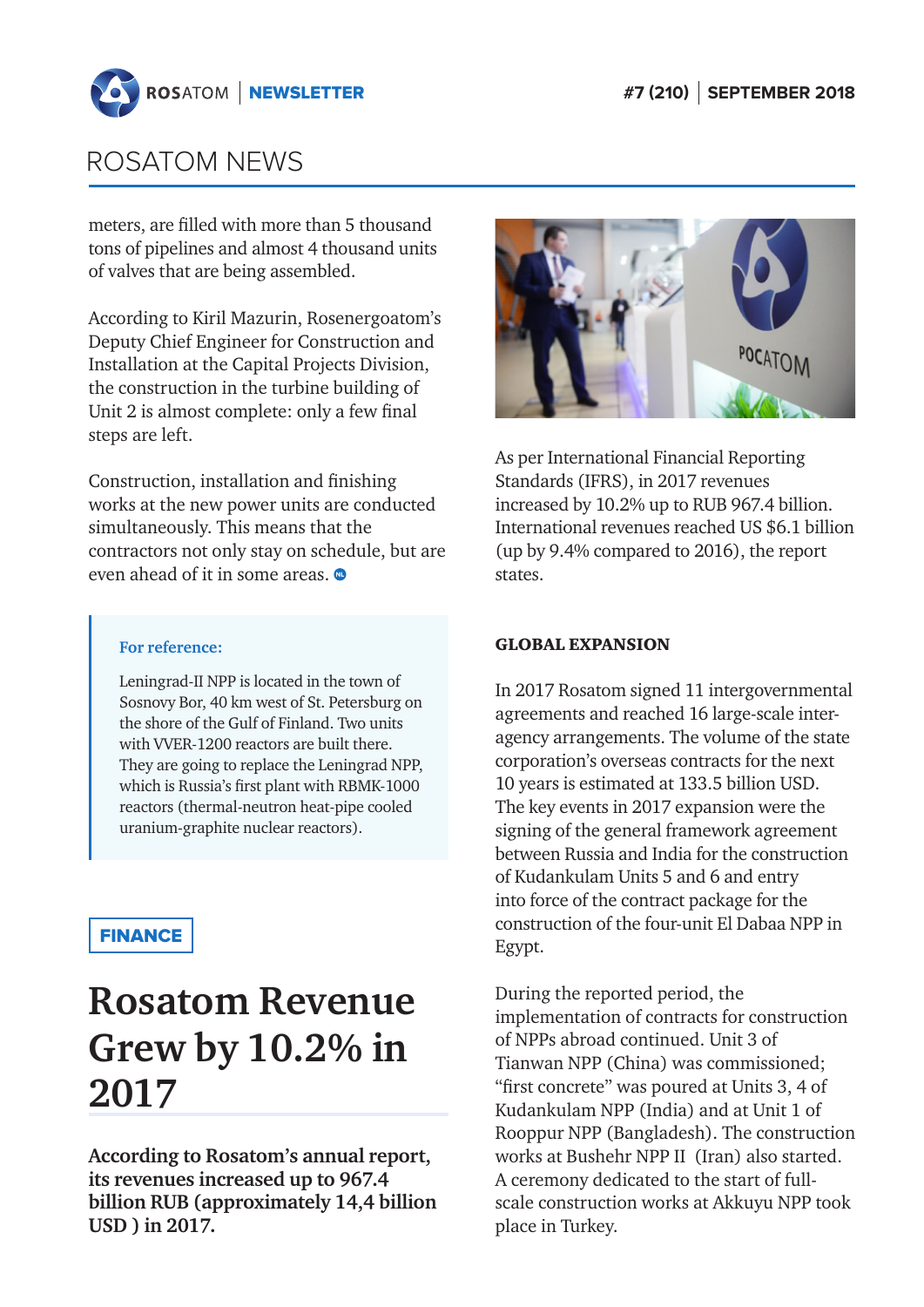

#### DOMESTIC GENERATION

Nuclear generated 18.9% of Russia's total electricity. Construction and commissioning of new capacities continued in 2017. Unit 1 of Leningrad-I NPP II and Unit 4 of Rostov NPP have been put in operation. Unit 1 of Novovoronezh-II NPP has been put in commercial operation. With that, as in previous years, all nuclear facilities operated safely and reliably. There were no reported departures from Level 2 and higher as per the International Nuclear Event Scale (INES) (departures from Levels 1 and 0 do not pose any danger to the personnel, general public and environment).

#### DOMESTIC NEW BUSINESSES

The portfolio of Rosatom's wind power facilities to be commissioned in Russia by 2020 has grown to 970 MW (43% of the projected volume of the national wind power market). The state corporation is going to build wind farms in a number of regions in the Russian South.

In 2017, Rosatom started to provide nuclear medicine services in cooperation with regional medical institutions of Chelyabinsk region (South of the Ural Mountains). The development of a domestic X-ray therapy complex based on a linear electron accelerator has started with the joint financing of the Ministry of Education and Science of Russia.

In the reported period Rosatom was designated as one of the Competence Centers under the governmental program "Digital Economy of the Russian Federation". The digital transformation of the nuclear sector started; promising

#### **For reference:**

Rosatom's Annual Report was prepared according to requirements of key international standards: International <IR> Framework, Global Reporting Initiative (GRI SRS), AccountAbility Series Standards as well as with the close interaction of stakeholders. In particular, two public hearings were held on the priority topics and the draft report.

Rosatom (the full name: State Atomic Energy Corporation "Rosatom") is a Russian state-owned corporation and one of the leaders of the global nuclear technology market. It incorporates assets in nuclear power, design and construction of NPPs and power machine engineering. Rosatom is the largest generating company in Russia. It holds the world's 1st place in the size of foreign orders portfolio (35 power units at different stages of implementation in 11 countries); 2nd place in the world in uranium resources; and the 3rd place in their extraction volume. The stateowned corporation holds 36% of the world uranium enrichment services and 17% of nuclear fuel market. Rosatom incorporates over 300 enterprises and organizations, including the world's only nuclear icebreaker fleet.

projects associated with supercomputers, additive technologies, lifecycle management of complex engineering facilities are being implemented.

### LOOKING FORWARD

"The achieved results demonstrate our contribution to improvement of people's life and creation of new opportunities while preserving nature and environment.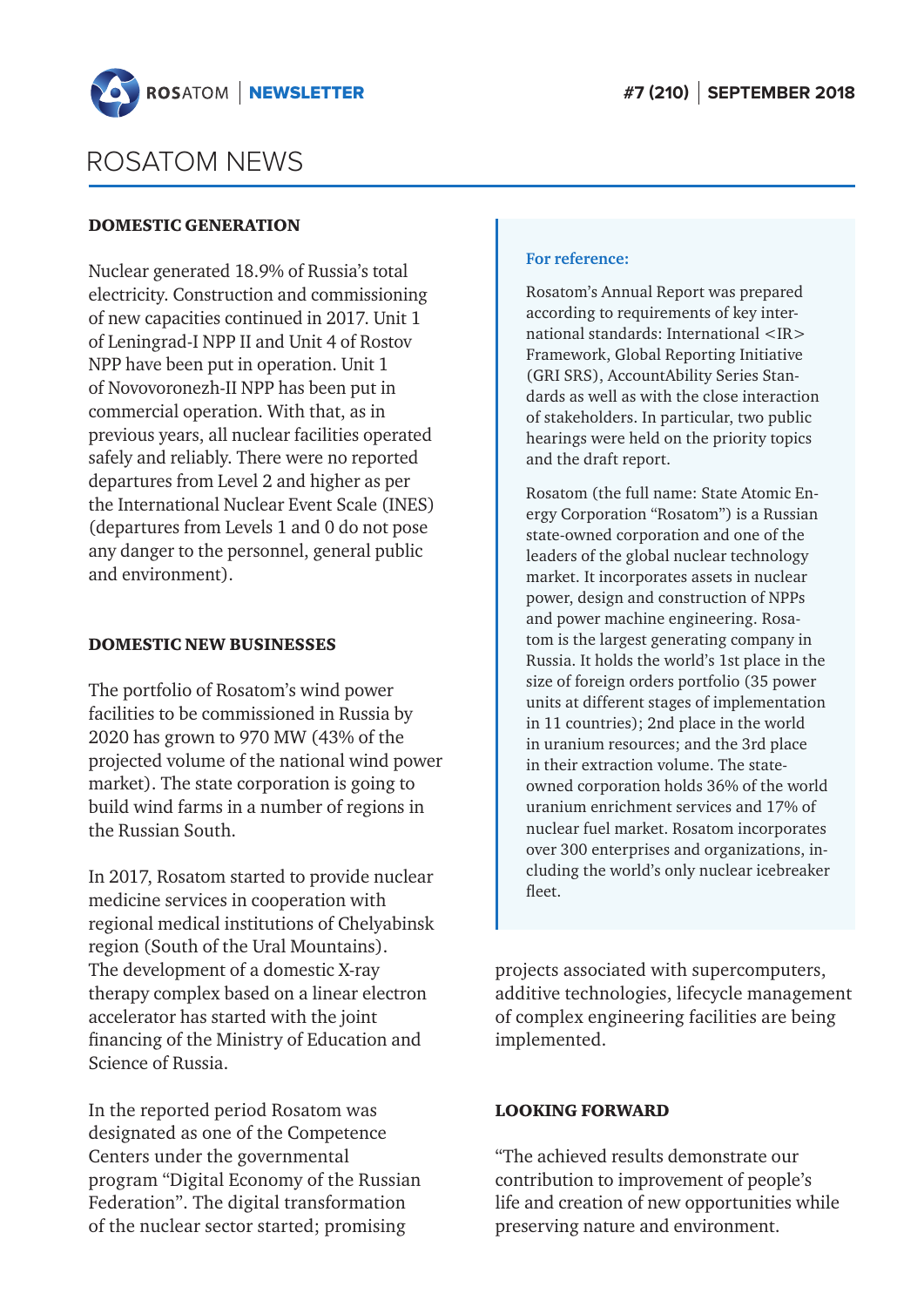<span id="page-5-0"></span>

**We supply the world with clean, safe and affordable energy and innovations based on nuclear technologies. Speaking about the priorities for 2018, I would like to highlight the importance of the multilateral cooperation and partnerships. We are open to constructive cooperation at both national and global levels with governments, businesses, international organizations, the general public and other stakeholders.** I am sure that we can achieve major results for the planet's sustainable development only together, merging and multiplying competences of each other," said Rosatom Director General Alexey Likhachev.  $\bullet$ 



# **Financing Projects in Eurasia**

**Rusatom International Network (RIN) and the Eurasian Development Bank (EDB) signed a memorandum of cooperation. The parties plan to finance projects in Eastern Europe, Transcaucasia and Central Asia.**

The document was signed by Alexander Merten, President of RIN, and Vsevolod Smakov, Head of EDB Project Department.

The memorandum provides for the cooperation in Rosatom's projects related to renewable power sources, heat generation, nuclear medicine, use of irradiation technology in industry, agriculture and food treatment, construction of nuclear and other facilities, and nuclear services.

"The Bank is ready to support Rosatom in implementing its hi-tech energy and industrial projects in Armenia, Belarus and Central Asia. We pin much hope on our joint projects," Vsevolod Smakov said.

Alexander Merten noted in his turn that the memorandum "laid a foundation for future progress in the projects involving Rosatom Group companies as machinery suppliers or service providers to local private and public companies".

#### **For reference:**

Rusatom International Network is a Rosatom Group company managing and developing a network of Rosatom's regional offices around the globe. Its primary goal is to promote Russian nuclear products and services on the global market, foster communications, and assist Russian nuclear companies in obtaining finance.

The Eurasian Development Bank is an international finance institution established by Russia and Kazakhstan in January 2006 to promote economic growth in its member states, extend trade and economic ties among them. The EDB member states are Armenia, Belarus, Kazakhstan, Kyrgyzstan, Russia and Tajikistan.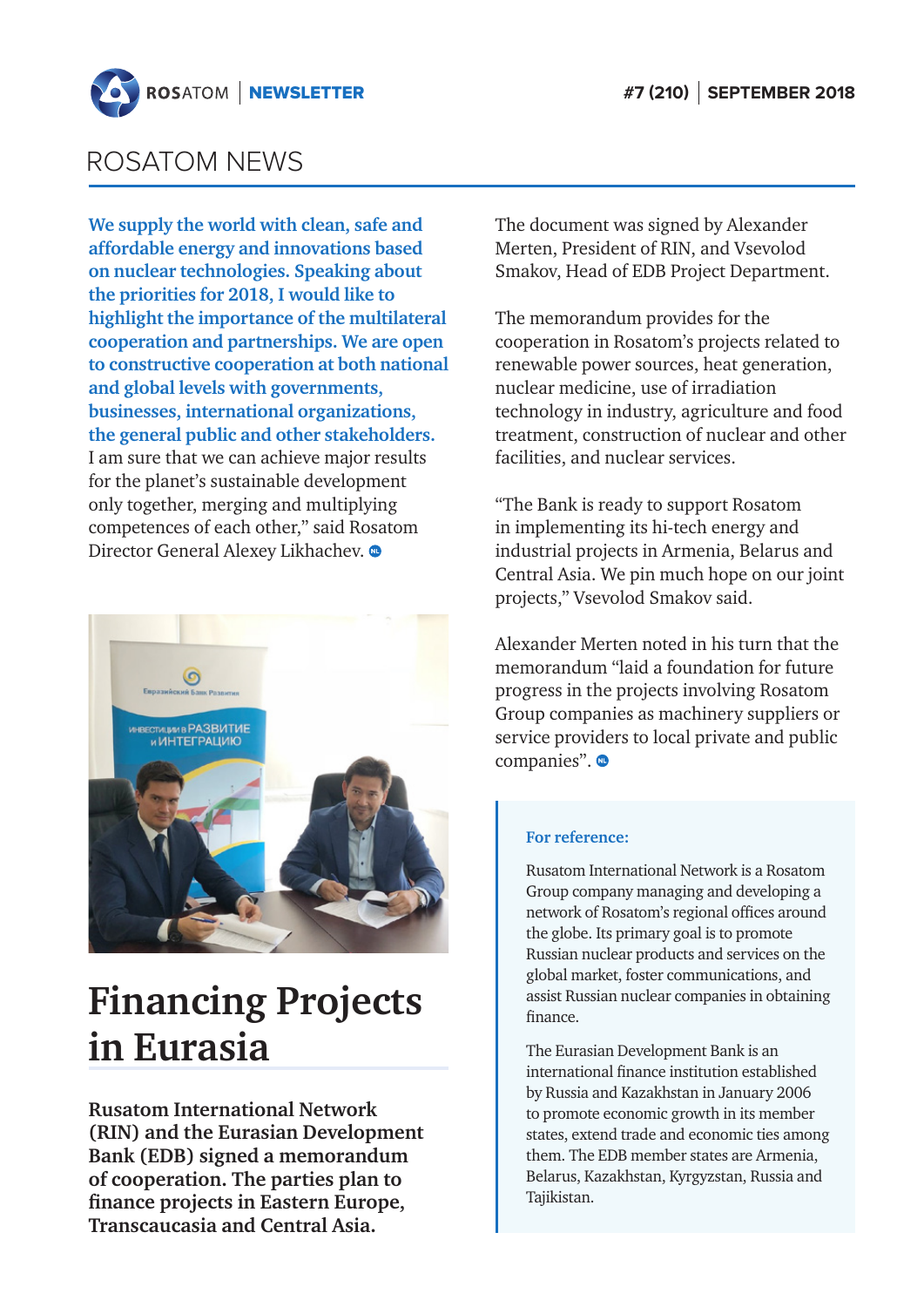<span id="page-6-0"></span>

## **EDUCATION**



# **Hot Work**

## **Indian Engineers will learn heat treatment from Rosatom's experts in material studies**

On August 22 Indian engineers started an advanced training course in heat treatment in Ranchi, India. The course is taught by experts from the Central Research Institute for Machine Building Technology (a subsidiary of Atomenergomash, Rosatom's mechanical engineering division).

The education process is organized in the Center for General Engineering and Technical Training (CGETT). Representatives of Indian engineering enterprises will spend 1.5 weeks learning about heat treatment technologies in the production of heavy machinery and power generating equipment. CGETT certificates to be issued to course graduates will be recognized in India as advanced training certificates.

This is the second out of nine courses developed by the Central Research Institute for Machine Building Technology for CGETT. The agreement was concluded in 2015 between the Central Research Institute for Machine Building Technology and India's Heavy Engineering Corporation Limited.

A set of courses is designed to upgrade skills of Indian engineers in steel making, electro-slag remelting, non-destructive and destructive testing, and gear drive design and manufacturing. The courses range 1.5 weeks to four months in duration. The next course is scheduled for late September.

## **INNOVATION**



# **TVEL to Support Startups**

**Rosatom's TVEL Fuel Company created a startup accelerator to promote new ideas.** 

TVEL's startup accelerator targets projects in chemistry, engineering, metallurgy of special alloys, additive manufacturing, and green energy technologies. Its model is based on providing partial financing for the best projects by raising money from venture funds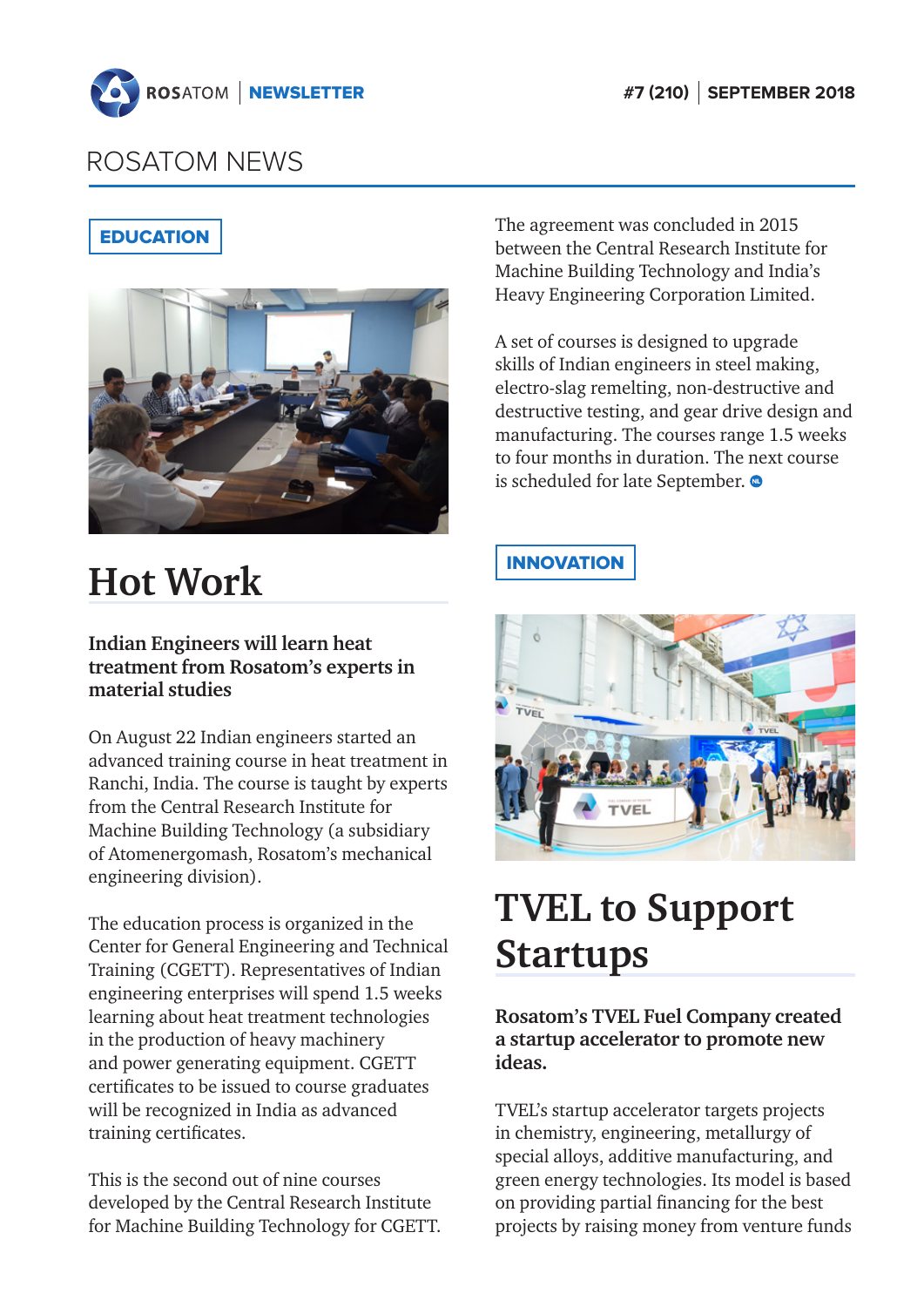<span id="page-7-0"></span>

and development institutions. TVEL's options for participating in investment projects range from acquiring a share in a startup to employing the originators of a new idea as a project team.

**"The reason behind the startup accelerator was TVEL's strategic goal of multiplying its non-nuclear revenue by 2030.** With this project, we aim to reduce the time to market for new products from the current five to two years. Another task is to keep new ideas flowing in and tailor them to market needs," Yakov Kop, TVEL Senior Vice President for Strategic Development and Operations Efficiency, said.

At the pilot stage of the project, 16 applications were pre-selected from over the 40 that were initially submitted.  $\bullet$ 

## EVENTS

# **Rosatom to Partner with Russian Energy Week**

## **Rosatom will become the general nuclear partner of the Russian Energy Week 2018.**

Russian Energy Week 2018, a major international event, will take place on October 3–6, 2018 at the Moscow Manege Exhibition Hall. The forum's business program includes a round table meeting of Rosatom's top managers to discuss the current trends in development of the global energy industry and nuclear technologies.



The exhibition will feature a collective stand representing diverse nuclear companies.

Russian Energy Weekhelps to highlight the main areas of development for the global power industry and fulfill the potential of international cooperation. At last year's event, Rosatom held a round table discussion devoted to the present and future role of nuclear power in the global energy mix.  $\bullet$ 

#### **For reference:**

The forum brings together heads of states, ministers of energy, managers of international power companies, and global experts represented by researchers, media, and civil activists. In 2017, the forum attracted a total of more than 10,000 attendees, with 150 companies from Russia and 76 ones from abroad taking part in the business program.

# **Full House at NucKids Show**

**NucKids 2018, an international creative project for children organized by**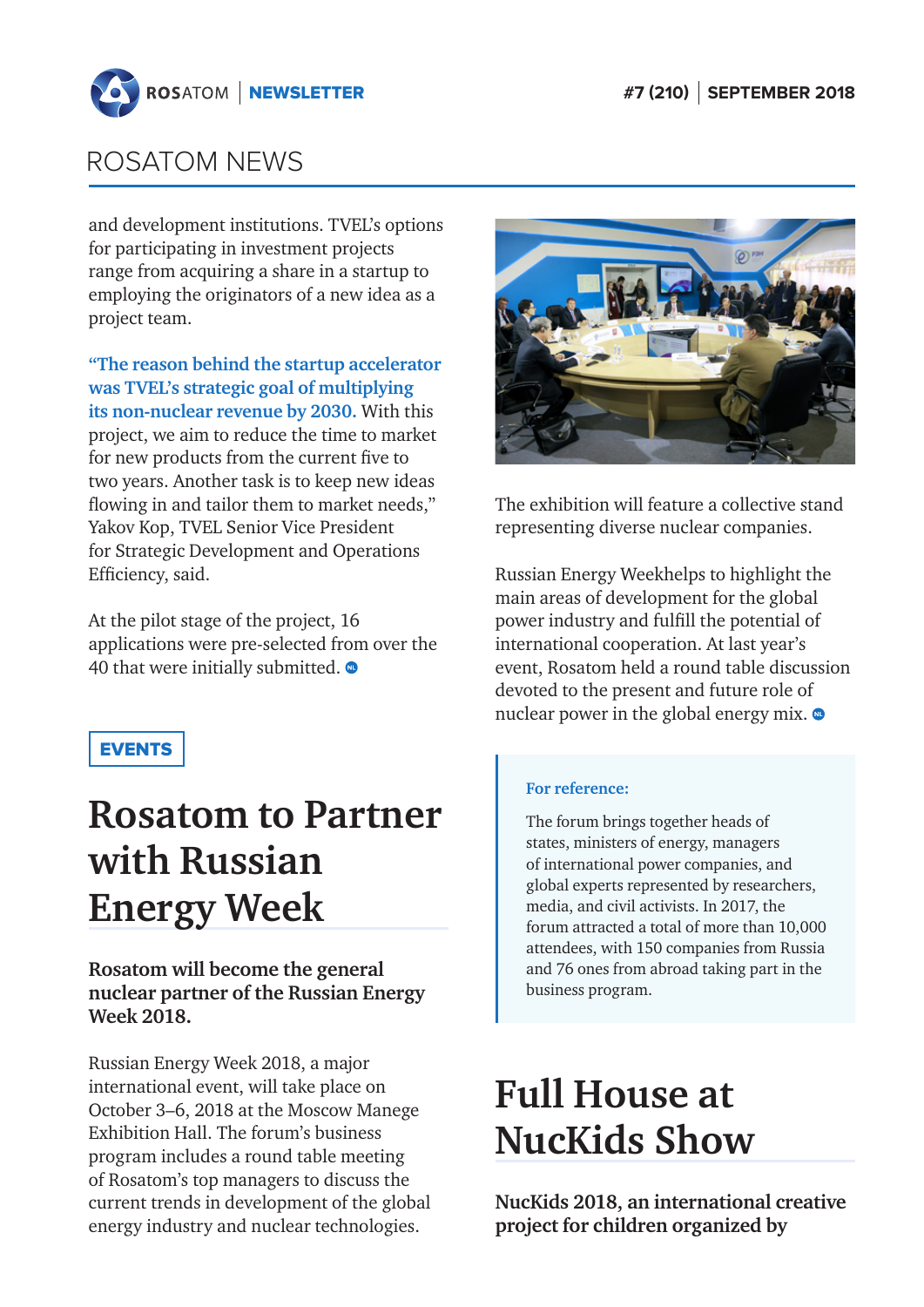



## **Rosatom, wrapped up with a show in Moscow.**

On August 15 and 16, the NucKids musical "Lomonosov's Scroll" ran at Moscow's Et Cetera theater. The show brought together 56 kids from Russia and 24 from Bangladesh, Belarus, Great Britain, Hungary, Egypt, India, China, Turkey, and Croatia.

[To the beginning of the section.](#page-1-0)

The rehearsals began on July 5, 2018 in Tolna (Hungary), ending up with a premiere on August 4 in Hungary's city of Szekszárd. Afterwards, the NucKids 2018 team traveled to a number of Russian cities, including Moscow.  $\bullet$ 

#### **For reference:**

NucKids (Nuclear Kids) is a charity-supported international creative project for children initiated by Rosatom's Communication Department 10 years ago. The project is aimed at developing friendship between children of nuclear engineers, with talented kids annually selected for staging an original musical directed by adults.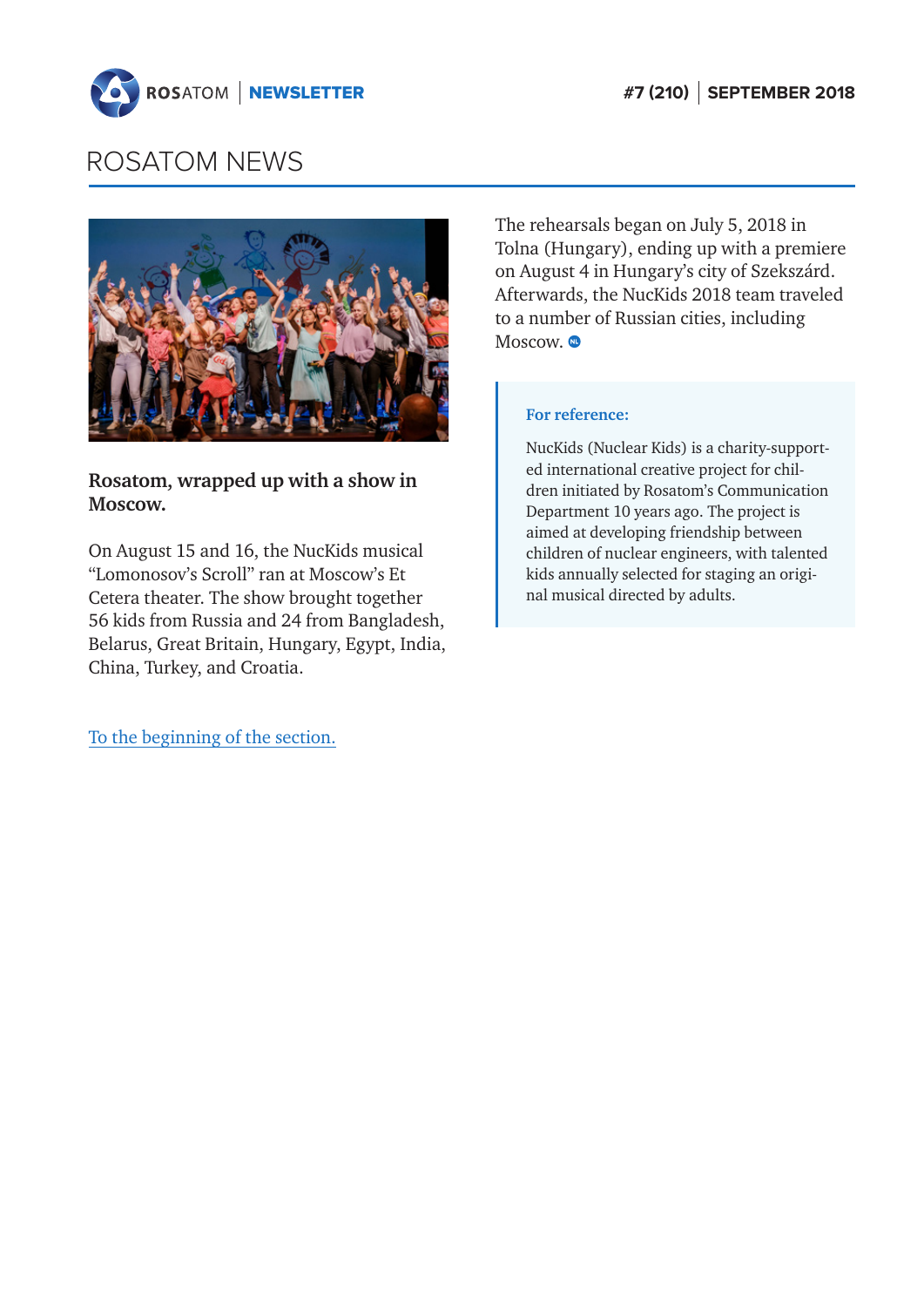<span id="page-9-0"></span>

# **TRENDS**



# **World Nuclear Performance in 2017**

*[\(World Nuclear Association report o](http://www.world-nuclear.org/our-association/publications/online-reports/world-nuclear-performance-report.aspx)verview)*

### GENERATION RISES

Nuclear power plants performed well in 2017. They produced a total of 2506 TWh of electricity, up from 2477 TWh in 2016. Compared to 2012, nuclear generation rose by 160 TWh. **Therefore 2017 became the fifth successive year that nuclear energy output has grown.**

"Much needs to be done to deliver the Harmony goal (bringing the nuclear share in global electricity supply to 25% in 2050 — Rosatom Newsletter), but good progress has been made, both in terms of global reactor performance and new

nuclear capacity additions," World Nuclear Associaton's Director General Agneta Rising said.

The global average capacity factor in 2017 was 81.1%, up from 80.5% for 2016. This maintains the high level of performance observed since 2000 following the substantial improvement seen over the preceding years. In general, a high capacity factor is a reflection of good operation performance. However, there is an increasing trend in some countries for nuclear reactors to operate in a load-following mode. The mean capacity factor for reactors over the last five years shows no significant variation regardless of their age.

In 2017 the total net capacity of nuclear power in operation grew to 394 GWe from 391 GWe in 2016. These figures are higher than the end of year capacity as they include those reactors that were closed during each year. The global capacity at the end of 2017 was 392 GWe, up from 390 GW in 2016.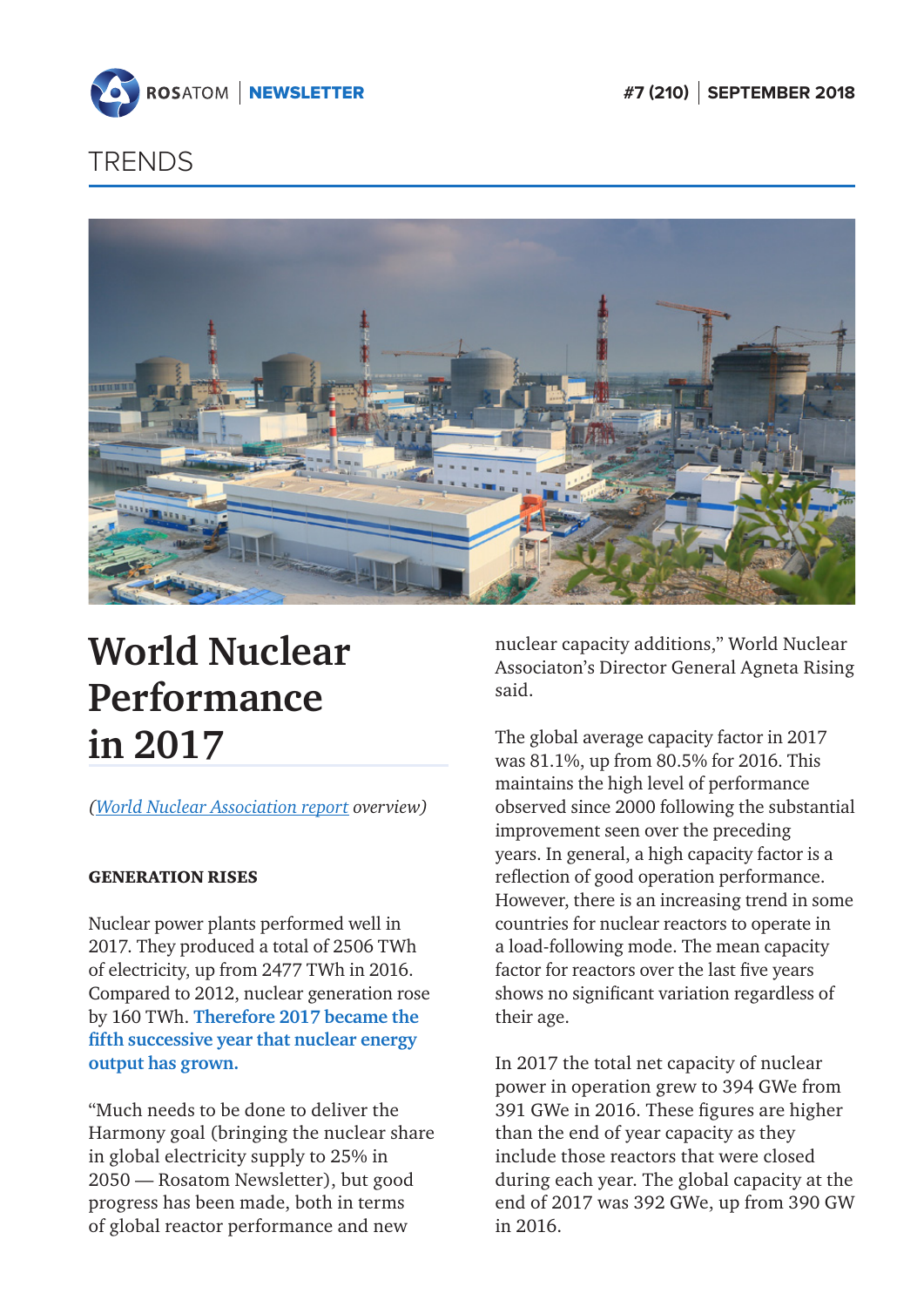

## TRENDS

Usually only a small fraction of operable nuclear capacity does not generate electricity in a calendar year. However, since 2011, most of the Japanese reactor fleet has been awaiting restart. Two reactors were restarted in 2017 and more are expected in 2018. **"Japan reaffirmed its target for nuclear energy to supply 20-22% of the country's electricity by 2030,"** Agneta Rising underlined.

The net capacity of nuclear plant that generated electricity in 2017 was 352 GWe. The PWR continues to be the predominant reactor type in use, with all four reactors connected to the grid and four construction starts being based on PWR technology.

**"In 2017 nuclear plants brought benefits to local communities, supported national economies and helped meet our growing global need for clean and reliable electricity.** Through our Harmony program we are outlining the steps needed to allow nuclear generation to make its full contribution to our sustainable energy future," Agneta Rising explained.

### NEW BUILD

"The nuclear industry's Harmony goal requires 1000 GW of new nuclear build by 2050. A path to that target is for 10 GW of nuclear capacity to be added each year between 2016-2020. After 2015 and 2016 each saw nearly 10 GWe of new nuclear capacity start up, a more modest 3.3 GWe was connected to the grid in 2017. However, **in 2018 and 2019 more than 26 GWe of new nuclear capacity is scheduled to come online, meeting the overall target for this first five-year period,**" World Nuclear Associaton's Director General Agneta Rising explained.

With four construction starts (three of them with Russian-designed VVER reactors – Rosatom Newsletter), two reactor construction cancellations and four reactors being grid connected, the total number of reactors under construction fell by two to 59 over the course of 2017.

In 2017 four reactors were grid connected (one of them is VVER at Tianwan-3 – Rosatom Newsletter) and five were permanently shut down, although two of these were previously in long-term shutdown.

**The median construction time was 58 months, down from 74 months in 2016,** and equaling the lowest five-year median construction time achieved in 2001-2005.

"New countries are choosing nuclear energy to meet their future energy needs because of the many benefits that it will bring. Nuclear new build will offer opportunities for host country supply chain businesses to participate in the construction of the reactors. Host regions can benefit from investment in local infrastructure. **Many jobs will be created, both during construction and operation of the plant,**" Agneta Rising stated.  $\bullet$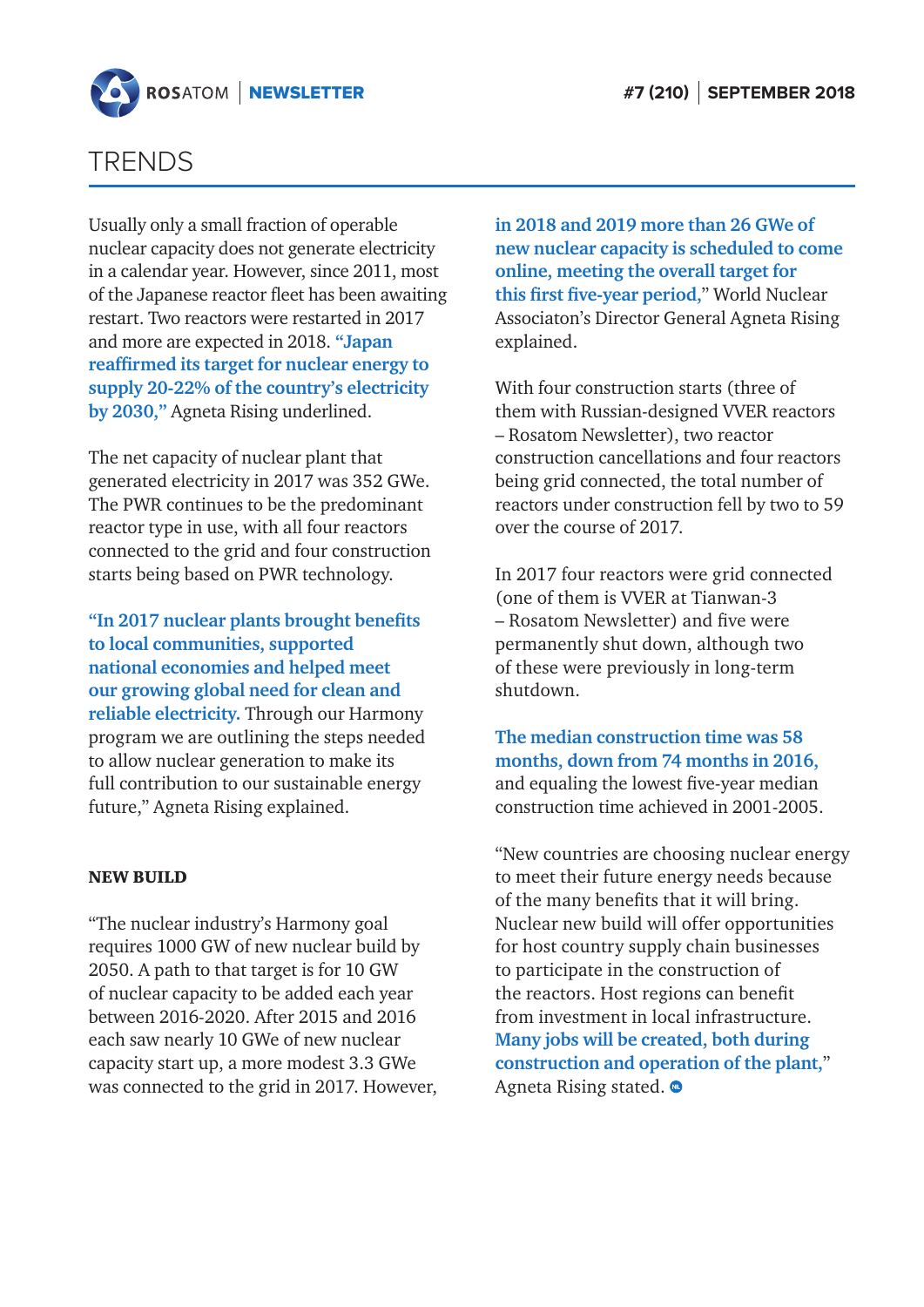<span id="page-11-0"></span>

## TRENDS

# **Looking to the Future**

*(Extracts from Agneta Rising's Concluding Remarks)*

There is no sustainable energy future without nuclear energy. To meet the growing demand for reliable, affordable and clean electricity, we will need all lowcarbon energy sources to work together. Nuclear capacity must expand to achieve this.

**The pace of capacity additions required to meet the Harmony goal needs to accelerate in the next decade,** eventually reaching an average of 33 GWe of new nuclear capacity added each year.

Action is needed in three key areas to allow nuclear generation to grow at its full potential. There needs to be a level playing field in energy markets, where nuclear energy is treated on equal opportunity with other low-carbon technologies and recognized for its value in a reliable, resilient low-carbon energy mix that optimizes existing low-carbon energy resources already in-place and drives investment in future clean energy Harmonized regulatory processes are required in order to provide a more internationally consistent, efficient and



AGNETA RISING, *Director General of World Nuclear Association*

predictable nuclear licensing regime, to facilitate significant growth of nuclear capacity, without compromising safety and security.

And there needs to be an effective safety paradigm focusing on genuine public wellbeing, where the health, environmental and safety benefits of nuclear are better understood and valued when compared with other energy sources.

**Governments are now renewing their recognition of the importance of nuclear energy in achieving a sustainable low carbon energy supply.** The launch of the Nuclear Innovation: Clean Energy Future (NICE Future) initiative at the Clean Energy Ministerial in May 2018 put nuclear energy back on an even footing with other lowcarbon solutions already discussed within the Clean Energy Ministerial process.

The NICE Future initiative will play a crucial role in multilateral dialogue and engagement of policymakers on the role of nuclear energy as part of a low-carbon mix contributing to sustainable development.  $\bullet$ 

[To the beginning of the section.](#page-9-0)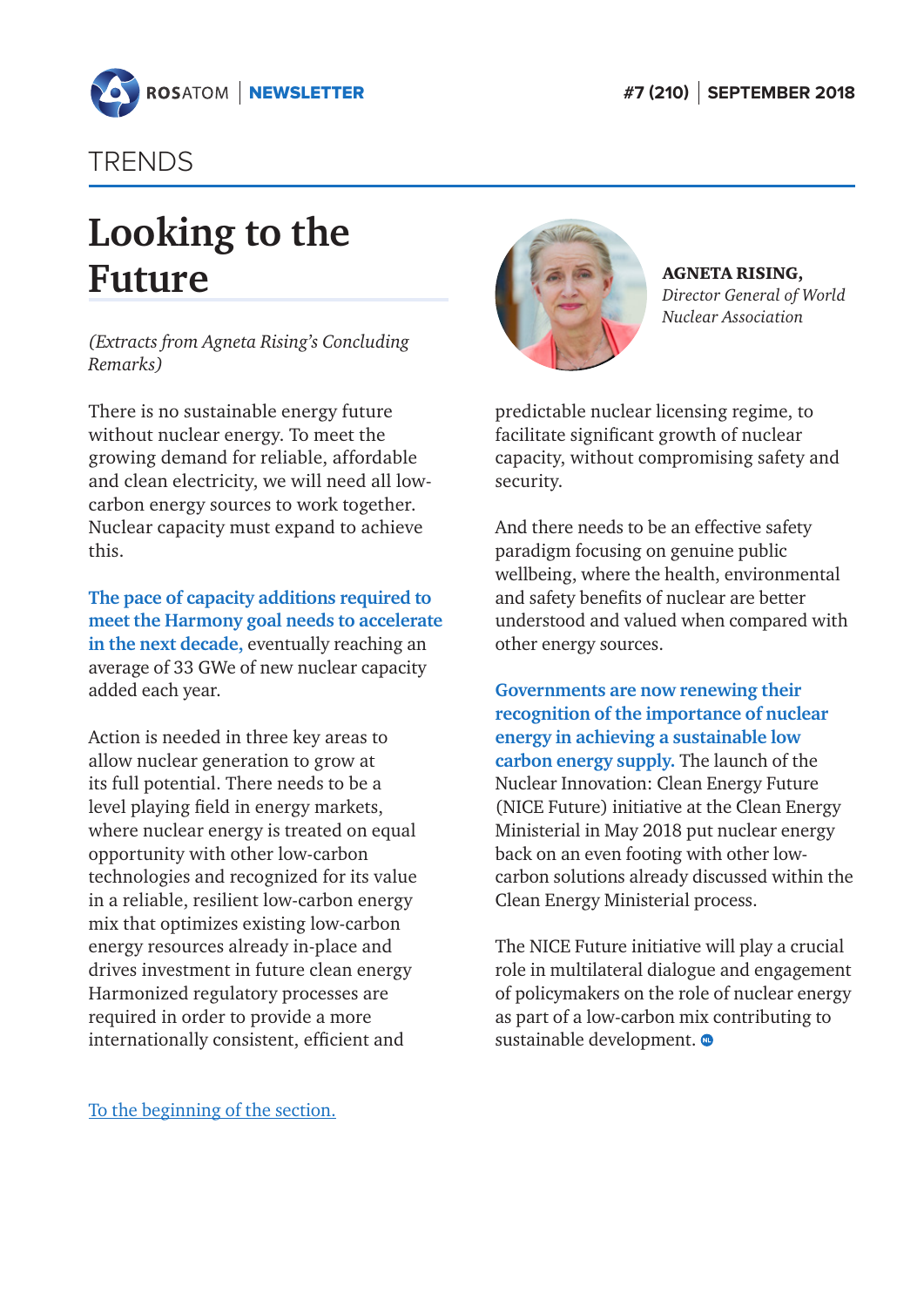

<span id="page-12-0"></span>

## BANGLADESH



# **Core Catcher for Rooppur**

## **A molten core catcher is being installed at the Rooppur NPP in Bangladesh.**

The installation of a molten core catcher, a device meant to curb the effects of a nuclear meltdown, in the unlikely event of its occurence, began at the site of the Russian-designed Rooppur NPP Unit 1 in Bangladesh.

The molten core catcher is a unique safety device developed by Russian nuclear engineers. Its cone-shaped body is placed under the reactor pressure vessel and filled with a special material, which mixes up with the reactor core materials in case of a meltdown.

The catcher is the first piece of large-size equipment (about 200 tons) to be installed

### **For reference:**

Rooppur NPP with two VVER-1200 reactors and the total capacity of 2400 MW is being constructed under the Russian design, in accordance with the General Contract, signed on 25 December 2015. Atomstroyexport, the Engineering Division of Rosatom State Corporation, is implementing the project as the General Contractor.

The "first concrete" ceremony for Unit 1 took place on November 30, 2017, marking the beginning of main construction phase. The "first concrete" ceremony for the Unit 2 was held on July 14 of the current year.

Each stage of Roopur NPP construction is stringently monitored by IAEA and the Bangladesh Atomic Energy Regulatory Authority (BAERA).

in the reactor building. The installation is scheduled to be completed within half a year.  $\bullet$